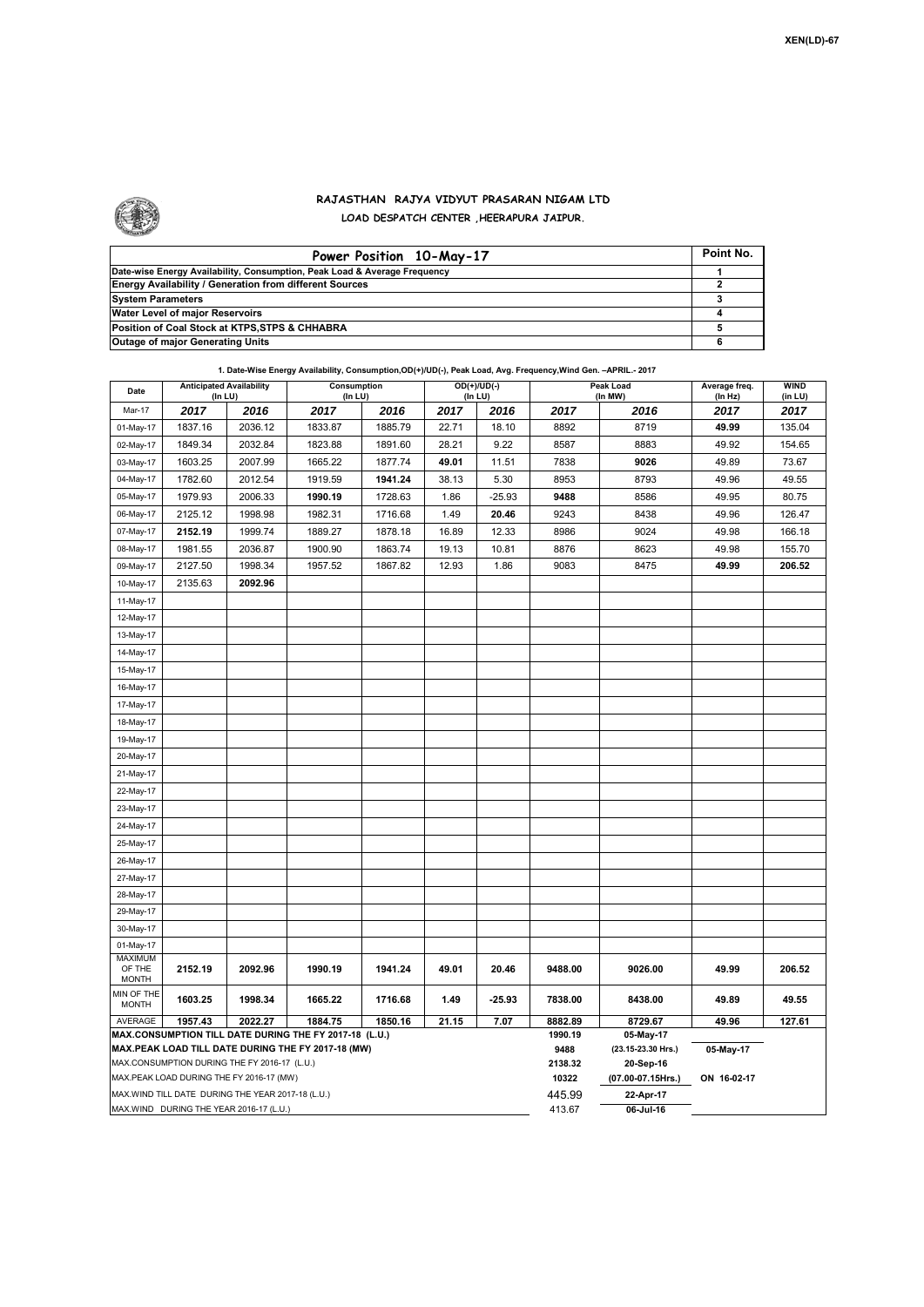## **Prior assessment of Avail. For next Day Prior assessment of Avail. Actual Energy Received 1** KTPS (1240/1240) 273.00 273.00 239.85 **2** STPS (1500/1500)<br>**3** DHOI PUR GAS CCPP (330/330) **324.00** 324.00 **324.00** 267.44 **3** DHOLPUR GAS CCPP (330/330) **4** RAMGARH (273.5/273.5) 7.00 14.00 13.09<br> **5** RAPP-A(200/200) 7.00 38.00 38.00 40.78 **5** RAPP-A(200/200) **38.00** 38.00 **6** MAHI (140/140) **38.00 6** MAHI (140/140) 0.00 0.00 0.86 **7** CHAMBAL (RPS+JS) (135.5/271) 0.00 0.00 0.00 0.00 **8** GIRAL LIGNITE (250/250) **0.00** 0.00 0.00 0.00 0.00<br>**9** CHHABRA TPS 1000/1000) 0.00 108.00 108.00 0.00 **9** CHHABRA TPS 1000/1000) **10** ADANI (TPS) + KALISINDH (TPS) (1200+1200/1320+1200) 284.00 284.00 247.11 11 | WIND FARM (3980.40/4119.15) | 190.00 180.00 | 206.52 12 SOLAR POWER(737.70/1295.70) 0.00 0.00 0.00 3.61 **13** CAPTIVE POWER PLANTS 0.00 0.00 0.00 0.00 **14** REGIONAL (INTRA STATE) O.A.(VLTPS) 0.00 0.00 0.00 0.00 0.00 15 OPEN ACCESS -48.91 -26.37 -26.37 -26.37 -48.91 - 26.37 -26.37 -26.37 -26.37 -26.37 - 26.37 - 26.37 - 26.37 - 26.37 - 26.37 - 26.37 - 26.37 - 26.37 - 26.37 - 26.37 - 26.37 - 26.37 - 26.37 - 26.37 - 26.37 - 26.54 - 27.00 **BIOMASS – (101.95/119.25) 17** BARSINGHSAR LTPS(250/250) 26.00 26.00 25.26 18 RAJWEST (1080/1080)<br>**18 RAJWEST (1080/1080)** 201.00 201.00 201.00 161.47<br>**1409.09 1428.63** 1271.73 **TOTAL (A) : 1-18 1409.09 1428.63 19** BBMB COMPLEX a) BHAKRA(230.79/1516.3) 27.46 27.94 27.88<br>b) DEHAR (198/990) 22.96 22.96 22.96 22.96 b) DEHAR (198/ 990) c) PONG (231.66/396) 13.25 13.41 13.25 **TOTAL : a TO c** 63.67 64.31 64.09 **20** CENTRAL STATIONS d) SINGRAULI (300/2000) 78.80 75.78 75.78<br>e) RIHAND (310.24/3000) 889.59 87.94 87.89  $e)$  RIHAND (310.24/3000) **(In LU) S.No. Sources Available to Rajasthan / Installed Capacity as on 30.09.2016 (In MW) 9-May-17** RIJ (2014)<br>To and the series of the series of the series of the series of the series of the series of the series of the s g) UNCHAHAR-II& III(61/630) 12.29 13.33 11.24 h) INDIRA GANDHI STPS(JHAJHAR) 0.00/1500) 0.00 0.00 0.00 0.00 0.00 i) NCTPS DADRI St-II (43.22/980) + DADRI-TH 2.81 3.06 4.64 j) DADRI GAS (77/830) 7.92 8.39 5.87 k) ANTA (83.07/419) 0.43 0.00 0.00 l) AURAIYA (61.03/663) 3.38 3.38 3.23 3.18<br>m) NAPP (44/440) 10.88 10.94 10.94 m) NAPP (44/440) 10.88 10.94 10.94 n) RAPP-B (125/440) 30.83 31.01 31.01 o) RAPP-C (88/440) 22.44 22.44 22.44 p) SALAL (20.36/690) 4.71 4.44 4.61<br>q) URI (70.37/720) 4.7.90 17.90 17.46 q) URI (70.37/720) 17.90 17.90 17.46 r) TANAKPUR (10.86/94) 0.62 0.50 0.87  $\overline{s}$ ) CHAMERA –I (105.84/540) t) CHAMERA-II (29.01/300) 8.80 u) CHAMERA-III (25.21/231) 7.23 7.13 7.13 v) DHAULIGANGA (27/280)  $\begin{array}{|c|c|c|c|c|c|c|c|} \hline \rule{0pt}{12pt} & 3.54 & 3.02 & 3.52 \\ \hline \end{array}$ w) DULHASTI (42.42/390) 12.09 12.09 12.09 12.09 x) SEWA (13/120) 3.92 3.92 3.92 3.92<br>v) NJPC (112.00/1500) + RAMPUR(31.808/412.02) 37.19 37.19 39.81 42.34 y) NJPC (112.00/1500)+RAMPUR(31.808/412.02) 37.19 39.81 z) TEHRI (75/1000) 3.92 4.01 4.01 4.01 4.05<br>a) KOTESHWR (33.44/400 ) + PARBATI3 (56.73/520) 4.05 4.05 4.05 4.05 4.039 aa) KOTESHWR (33.44/400) + PARBATI3 (56.73/520) ab)|TALA 0.86| 1.13| 1.13 ac) MUNDRA UMPP (380/4000) 68.12 53.76 53.76 ad) SASAN **(372/3960)** 70.02<br>ae) FRKKA+KHLGN+TLCHR (70.18/3940) 70.02 70.03 70.02 8.35 ae) FRKKA+KHLGN+TLCHR (70.18/3940) 20.33 19.90 af) URS POWER(DADRI TH-I) 0.00 0.00 0.00 TOTAL SCHEDULE(a TO af) 621.61 621.61 613.02 595.95 LOSSES -16.73 -16.92 -24.11 NET SCHEDULED **604.88 596.10 571.84 21** BILATERAL (REG.) EXCL. BANKING 22.61 23.80 22.06 **22** BANKING 0.00 0.00 0.00 **23** BILATERAL(INTER-REG.). EXCLUDING (ISOA & BANKING) 55.04 51.57 57.43 **24** INTER STATE OPEN ACCESS (BILATERAL+IEX) 48.91 26.37 26.37 25 INDIAN ENERGY EXCHANGE -4.90 -4.83 -4.83 -4.83 -4.83 -4.83 -4.83 -4.83 -4.83 -4.83 -4.83 -4.83 -4.83 -4.83 -4.83 -4.83 -4.83 -4.83 -4.83 -4.83 -4.83 -4.83 -4.83 -4.83 -4.83 -4.83 -4.83 -4.83 -4.83 -4.83 -4.83 -4.83 -4.8 **TOTAL(B): (19 TO 25) 726.54 698.86 672.86** TOTAL GENERATION (A +B) : 1 TO 25 **1944.60** OVER DRAWAL (+)/UNDER DRAWAL (-) **GRAND TOTAL 2135.63** 2127.50 1957.52 LAST YEAR *2092.96 1998.34 1867.82*

## **2.Anticipated Availability/Generation From Different Sources**